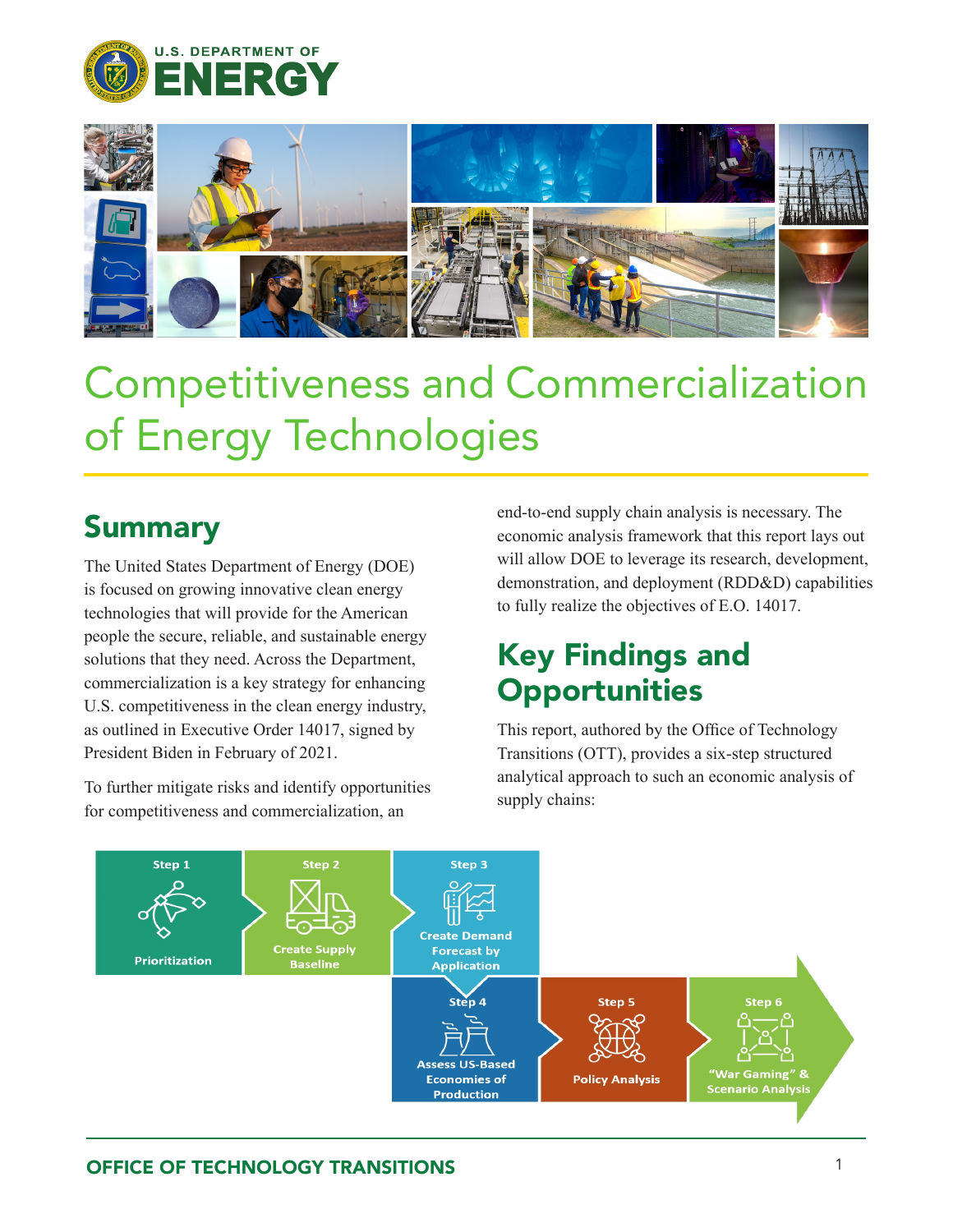**Step 1:** Prioritization. For each technology, map the supply chain, and screen where the biggest vulnerabilities and opportunities are based on qualitative assessments of current supply and demand. Based on the assessment, prioritize where further detailed analysis is required.

**Step 2:** Create Supply Baseline. Create the supply chain baseline of the current and projected global asset footprint, which includes location, costs, and volumes of assets (such as manufacturing plants), and considers the impact of new technologies.

**Step 3:** Create Demand Forecast. The demand forecast includes the prices the market is willing to bear, given the component's value proposition across applications, and the likely volumes demanded by the marketplace.

**Step 4:** Assess U.S.-based Economics of Production. Understand what it would cost to build U.S.-based assets and the unit economics to manufacture in the United States in the context of potential new technology commercialization opportunities and other market dynamics. Given that, understand where in the current supply chain stack potential U.S. assets would reside, and understand for which applications the U.S.-based output would be competitive.

**Step 5:** Policy Analysis. Given the supply/demand scenarios and U.S. cost competitiveness, lay out policy options that would catalyze the building of a U.S.-based supply chain.

**Step 6:** "War Gaming" and Scenario Analysis. The marketplace is dynamic, so any new policies or changes to the supply stack will elicit competitive responses. Use scenario analysis and simulate potential outcomes in the supply stacks, demand stacks, and global and domestic markets.

A systematic analysis for the most at-risk supply chains based on the above approach will guide decision-making across DOE and the U.S. government. The approach will be challenging to implement due to significant data gaps, difficult-to-

model system dynamics, and complex interactions between companies and governments; thus, sufficient resources, multiple agencies, and central coordination will be required over the long term. This report describes the establishment of a hub-and-spoke model for analytics capabilities that will significantly augment the current capacity within DOE to execute these analyses.

The output of these analyses will inform complementary activities by interagency partners in support for U.S. exports, scale-up of small businesses, increasing competitiveness for U.S. manufacturing, and reduction in global emissions through the deployment of U.S.-developed low-emissions technology around the world.

## Augmenting Supply Chain Analysis Capabilities through a Hub and Spoke Model

The clean energy sector faces rapidly changing global markets; the emergence of numerous new technologies, rapid policy development, and implementation in countries around the world to address climate change and support domestic economies; and increased action by companies to respond to this dynamic environment. Accomplishing the detailed analyses described in this report at the speed, scale, and rigor necessary, and in an ongoing manner, requires an expansion on already existing capabilities.

A hub-and-spoke model could be implemented in which a central office at DOE develops and maintains shared data and analysis tools that can be applied across multiple economic analysis contexts. The central office could provide access to data sets, "offthe-shelf" models for common analyses, such as unit costs from a production facility, analysts capable